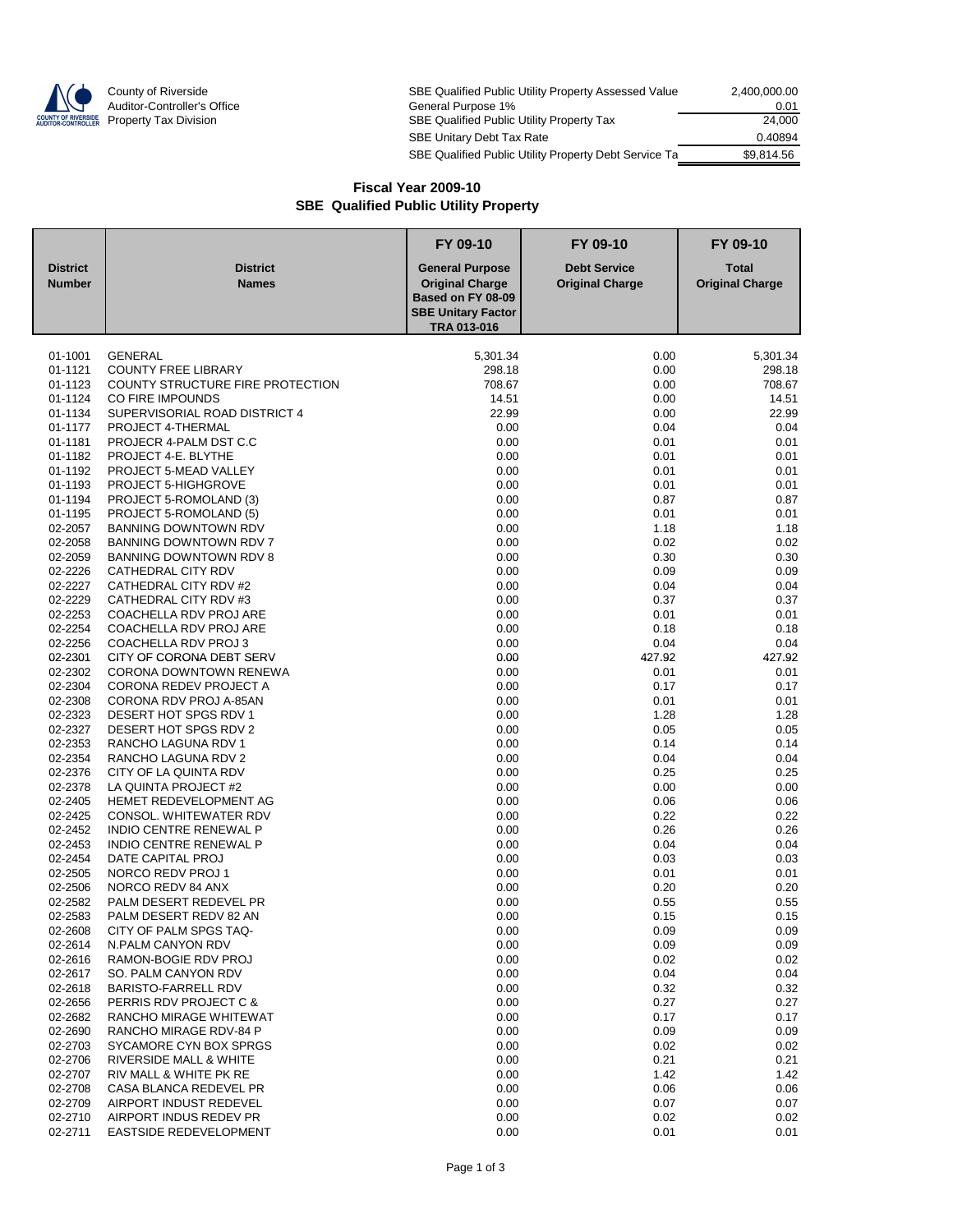

| County of Riverside         | SBE Qualified Public Utility Property Assessed Value  | 2.400.000.00 |
|-----------------------------|-------------------------------------------------------|--------------|
| Auditor-Controller's Office | General Purpose 1%                                    | 0.01         |
| Property Tax Division       | SBE Qualified Public Utility Property Tax             | 24.000       |
|                             | <b>SBE Unitary Debt Tax Rate</b>                      | 0.40894      |
|                             | SBE Qualified Public Utility Property Debt Service Ta | \$9.814.56   |

## **Fiscal Year 2009-10 SBE Qualified Public Utility Property**

|                                  |                                                                       | FY 09-10                                                                                                          | FY 09-10                                      | FY 09-10                               |
|----------------------------------|-----------------------------------------------------------------------|-------------------------------------------------------------------------------------------------------------------|-----------------------------------------------|----------------------------------------|
| <b>District</b><br><b>Number</b> | <b>District</b><br><b>Names</b>                                       | <b>General Purpose</b><br><b>Original Charge</b><br>Based on FY 08-09<br><b>SBE Unitary Factor</b><br>TRA 013-016 | <b>Debt Service</b><br><b>Original Charge</b> | <b>Total</b><br><b>Original Charge</b> |
|                                  |                                                                       |                                                                                                                   |                                               |                                        |
| 02-2712                          | CENTRAL INDUSTRIAL RED                                                | 0.00                                                                                                              | 0.08                                          | 0.08                                   |
| 02-2713                          | ARLINGTON CENTER PROJ                                                 | 0.00                                                                                                              | 0.02                                          | 0.02                                   |
| 02-2714<br>02-2715               | <b>CENTRAL INDUST RDV - 8</b><br>AIRPORT INDUST RDV - 8               | 0.00<br>0.00                                                                                                      | 0.01<br>0.01                                  | 0.01<br>0.01                           |
| 02-2803                          | CITY OF SAN JACINTO RD                                                | 0.00                                                                                                              | 0.11                                          | 0.11                                   |
| 02-2804                          | SOBOBA SPRGS RDV PLT P                                                | 0.00                                                                                                              | 0.01                                          | 0.01                                   |
| 02-2900                          | <b>CITY OF TEMECULA</b>                                               | 7,615.36                                                                                                          | 0.00                                          | 7,615.36                               |
| 03-0004                          | YUCAIPA UNIFIED SCHOOL                                                | 30.30                                                                                                             | 0.00                                          | 30.30                                  |
| 03-0009                          | SAN BERNARDINO VAL COM COLLEGE                                        | 5.22                                                                                                              | 0.00                                          | 5.22                                   |
| 03-0018                          | COLTON JOINT UNIFIED SCHOOL                                           | 4.28                                                                                                              | 0.00                                          | 4.28                                   |
| 03-0501                          | ALVORD UNIFIED SCHOOL                                                 | 208.61                                                                                                            | 0.00                                          | 208.61                                 |
| 03-0801                          | <b>BANNING UNIFIED SCHOOL</b>                                         | 177.29                                                                                                            | 0.00                                          | 177.29                                 |
| 03-1101<br>03-1601               | <b>BEAUMONT UNIFIED SCHOOL</b><br>COACHELLA VALLEY UNIFIED SCHOOL     | 173.56<br>288.64                                                                                                  | 0.00<br>0.00                                  | 173.56<br>288.64                       |
| 03-1701                          | CORONA NORCO UNIFIED SCHOOL                                           | 688.75                                                                                                            | 0.00                                          | 688.75                                 |
| 03-2001                          | DESERT SANDS UNIFIED SCHOOL                                           | 542.15                                                                                                            | 358.92                                        | 901.07                                 |
| 03-2201                          | DESERT CENTER UNIFIED SCHOOL                                          | 131.93                                                                                                            | 0.00                                          | 131.93                                 |
| 03-2301                          | LAKE ELSINORE UNIFIED                                                 | 361.26                                                                                                            | 0.00                                          | 361.26                                 |
| 03-3201                          | <b>HEMET UNIFIED SCHOOL</b>                                           | 531.87                                                                                                            | 0.00                                          | 531.87                                 |
| 03-3601                          | <b>JURUPA UNIFIED SCHOOL</b>                                          | 422.67                                                                                                            | 0.00                                          | 422.67                                 |
| 03-3901                          | <b>MENIFEE SCHOOL</b>                                                 | 20.11                                                                                                             | 0.00                                          | 20.11                                  |
| 03-4201<br>03-4501               | MORENO VALLEY UNIFIED SCHOOL<br><b>MURRIETA UNIFIED</b>               | 343.74<br>175.14                                                                                                  | 0.00<br>0.00                                  | 343.74<br>175.14                       |
| 03-4701                          | NUVIEW SCHOOL                                                         | 27.69                                                                                                             | 0.00                                          | 27.69                                  |
| 03-5101                          | PALM SPRINGS UNIFIED SCHOOL                                           | 773.32                                                                                                            | 0.00                                          | 773.32                                 |
| 03-5301                          | PALO VERDE UNIFIED SCHOOL                                             | 293.95                                                                                                            | 0.00                                          | 293.95                                 |
| 03-5401                          | PALO VERDE COMMUNITY COLLEGE                                          | 51.41                                                                                                             | 0.00                                          | 51.41                                  |
| 03-5701                          | PERRIS SCHOOL                                                         | 18.96                                                                                                             | 0.00                                          | 18.96                                  |
| 03-5801                          | RIVERSIDE UNIFIED SCHOOL                                              | 808.75                                                                                                            | 0.00                                          | 808.75                                 |
| 03-6101                          | ROMOLAND SCHOOL                                                       | 9.91                                                                                                              | 0.00                                          | 9.91                                   |
| 03-6301                          | SAN JACINTO UNIFIED SCHOOL                                            | 113.90                                                                                                            | 0.00                                          | 113.90                                 |
| 03-6501<br>03-6520               | <b>TEMECULA UNIFIED</b><br>TEMECULA UNIFIED B & I                     | 245.50<br>0.00                                                                                                    | 0.00<br>78.22                                 | 245.50<br>78.22                        |
| 03-8001                          | VAL VERDE UNIF                                                        | 56.05                                                                                                             | 0.00                                          | 56.05                                  |
| 03-8601                          | PERRIS UNION HIGH SCHOOL                                              | 289.90                                                                                                            | 0.00                                          | 289.90                                 |
| 03-9001                          | DESERT COMMUNITY COLLEGE                                              | 399.97                                                                                                            | 0.00                                          | 399.97                                 |
| 03-9101                          | RIVERSIDE CITY COMMUNITY COLLEGE                                      | 372.73                                                                                                            | 0.00                                          | 372.73                                 |
| 03-9201                          | MT SAN JACINTO JUNIOR COLLEGE                                         | 256.70                                                                                                            | 0.00                                          | 256.70                                 |
| 03-9830                          | ELSINORE AREA ELEM SCHOOL FUND                                        | 163.22                                                                                                            | 0.00                                          | 163.22                                 |
| 03-9831                          | PERRIS AREA ELEM SCHOOL FUND                                          | 172.26                                                                                                            | 0.00                                          | 172.26                                 |
| 03-9832                          | PERRIS JR HIGH AREA FUND                                              | 114.87                                                                                                            | 0.00                                          | 114.87                                 |
| 03-9896<br>04-1790               | RIV. CO. OFFICE OF EDUCATION<br><b>COUNTY SERVICE AREA 62 DEBT SV</b> | 767.56<br>0.00                                                                                                    | 0.00<br>5.52                                  | 767.56<br>5.52                         |
| 04-4821                          | COACHELLA VALLEY COUNTY WATER                                         | 0.00                                                                                                              | 683.18                                        | 683.18                                 |
| 04-4830                          | <b>CVWD IMP DIST 55</b>                                               | 0.00                                                                                                              | 45.55                                         | 45.55                                  |
| 04-4834                          | CVWD IMP DIST 54                                                      | 0.00                                                                                                              | 89.67                                         | 89.67                                  |
| 04-5121                          | DESERT WATER AGENCY                                                   | 0.00                                                                                                              | 2,449.52                                      | 2,449.52                               |
| 04-5131                          | DESERT WATER AGENCY 1ST FRINGE                                        | 0.00                                                                                                              | 24.02                                         | 24.02                                  |
| 04-5132                          | DESERT WATER AGENCY 2ND FRINGE                                        | 0.00                                                                                                              | 14.05                                         | 14.05                                  |
| 04-5133                          | DESERT WATER AGENCY 3RD FRINGE                                        | 0.00                                                                                                              | 32.89                                         | 32.89                                  |
| 04-5134<br>04-5135               | DESERT WATER AGENCY 4TH FRINGE<br>DESERT WATER AGENCY 5TH FRINGE      | 0.00<br>0.00                                                                                                      | 30.13<br>78.30                                | 30.13<br>78.30                         |
| 04-5136                          | <b>DESERT WATER AGENCY 6TH FRINGE</b>                                 | 0.00                                                                                                              | 106.01                                        | 106.01                                 |
| 04-5137                          | DESERT WATER AGENCY 7TH FRINGE                                        | 0.00                                                                                                              | 5.76                                          | 5.76                                   |
| 04-5139                          | DESERT WATER AGENCY 9TH FRINGE                                        | 0.00                                                                                                              | 0.41                                          | 0.41                                   |